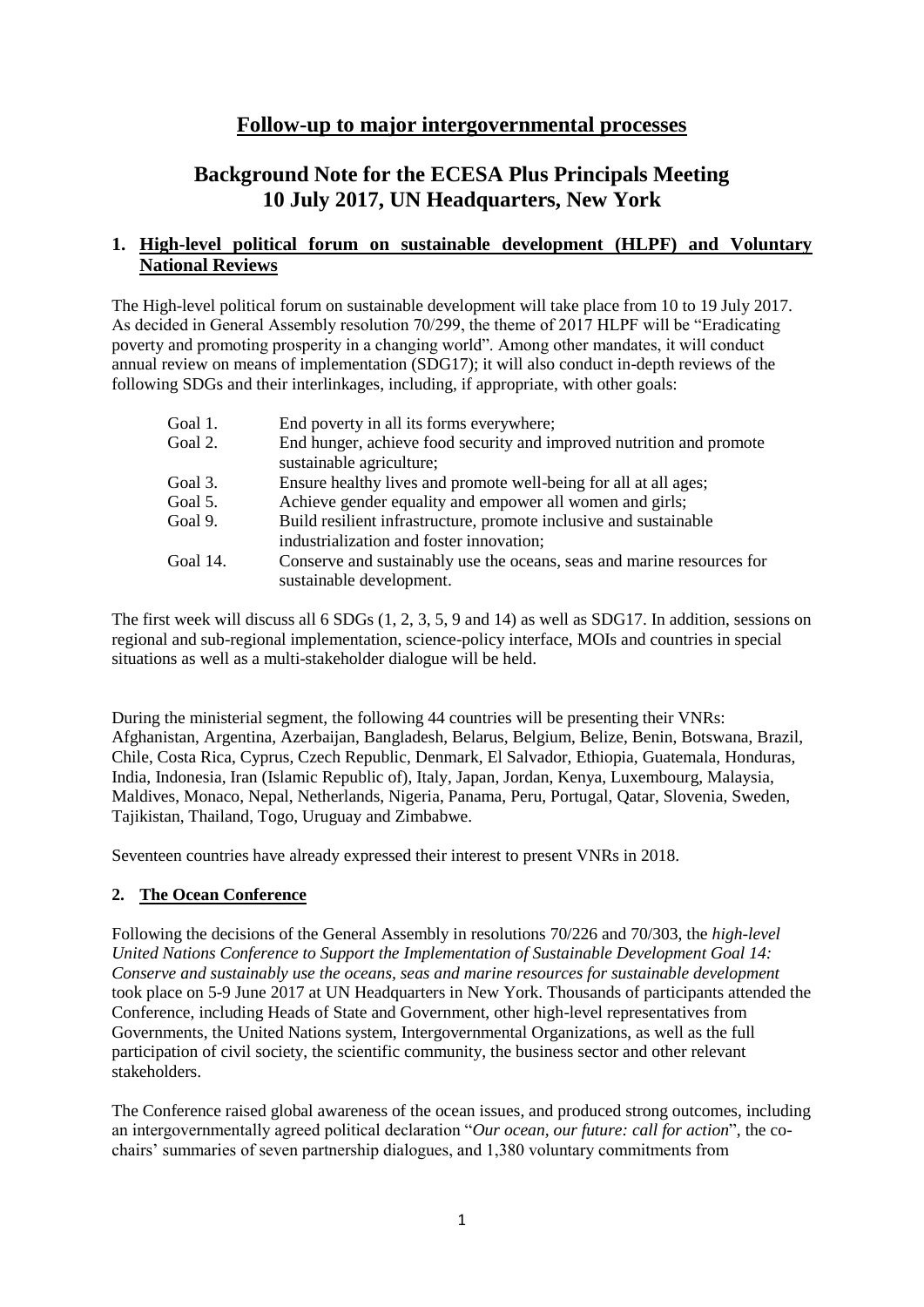Governments, the UN system, IGOs, the Major Groups and other stakeholders - individually or in partnership – to advance the implementation of SDG 14 and related targets.

In the Conference, many delegations stressed that effective follow-up to the Ocean Conference will be critical to ensuring that all nations are working together to meet their SDG14 implementation obligations, inclusive of science, business and civil society.

Under the guidance of the President of General Assembly the Co-Presidents of the Ocean Conference (Fiji and Sweden), the Secretariat has started an analysis of the voluntary commitments and the way forward on their follow-up, monitoring and implementation.

# **3. UN Technology Facilitation Mechanism**

The 2030 Agenda launched the Technology Facilitation Mechanism to support the achievement of the SDGs. It is comprised of: (a) UN inter-agency task team on science, technology and innovation for the SDGs (IATT) (currently 35 member organizations including the World Bank) and an instituted group of 10 high-level representatives of civil society, the private sector and the scientific community  $("10-Member group");$  (b) on-line platform to be developed to facilitate the matching of technology supply and demand; and (c) the UN Multi-stakeholder Forum on Science, Technology and Innovation for the SDGs (STI Forum). The TFM process is currently coordinated and co-chaired by DESA/DSD and UNEP New York office.

The engagement of ECESA Plus members in the mandated Technology Facilitation Mechanism (TFM) has continuously been strengthened through the IATT. Membership has increased to 35 active members. The IATT has worked closely together in successfully organizing the 2nd Multi-stakeholder Forum on Science, Technology and Innovation for the SDGs ("STI Forum") from 15 to 16 May 2017.

The online platform is one of the key components of the TFM. Following the recent completion of the independent assessment of the online platform by the ODI (UK), CASS (China), and DNV GL (Netherlands), joint work by IATT and the 10-Member Group has now started on the actual development of the TFM platform.

Recently, TFM members have also started cooperating on a joint capacity building pilot project initiated by UNIDO, and on an assessment of the impacts of automation and artificial intelligence on the SDGs which was originally initiated by DESA and ECLAC and moved forward through the AI for Good Summit organized by ITU in June 2017.

# **4. Global Sustainable Development Report (GSDR)**

The Global Sustainable Development Report is now a quadrennial publication, with the first one due for publication in 2019. This is one of the only two mandated publications for the HLPF in that year, the other being the (annual) report of the Secretary General on the quantitative assessment of progress towards the individual goals and targets that constitute the SDGs.

As mandated, a fifteen member independent group of scientists was appointed by the Secretary General to draft the report. The co-chairs of the group are Mr Peter Messerli (Switzerland) and Ms Endah Murninigtyas (Indonesia). The other members represent various thematic areas and come from a range of countries.

The group is supported by a task team consisting of UNDESA (as the Secretariat), along with UNCTAD, UNDP, UNEP, UNESCO and the World Bank.

The group held its first face-to-face meeting in February 2017, and will meet again over 14-19 July in NY. The second meeting will include a drafting workshop for developing detailed outlines of various sections of the report, as well as opportunities for dialogue between the scientists and the Member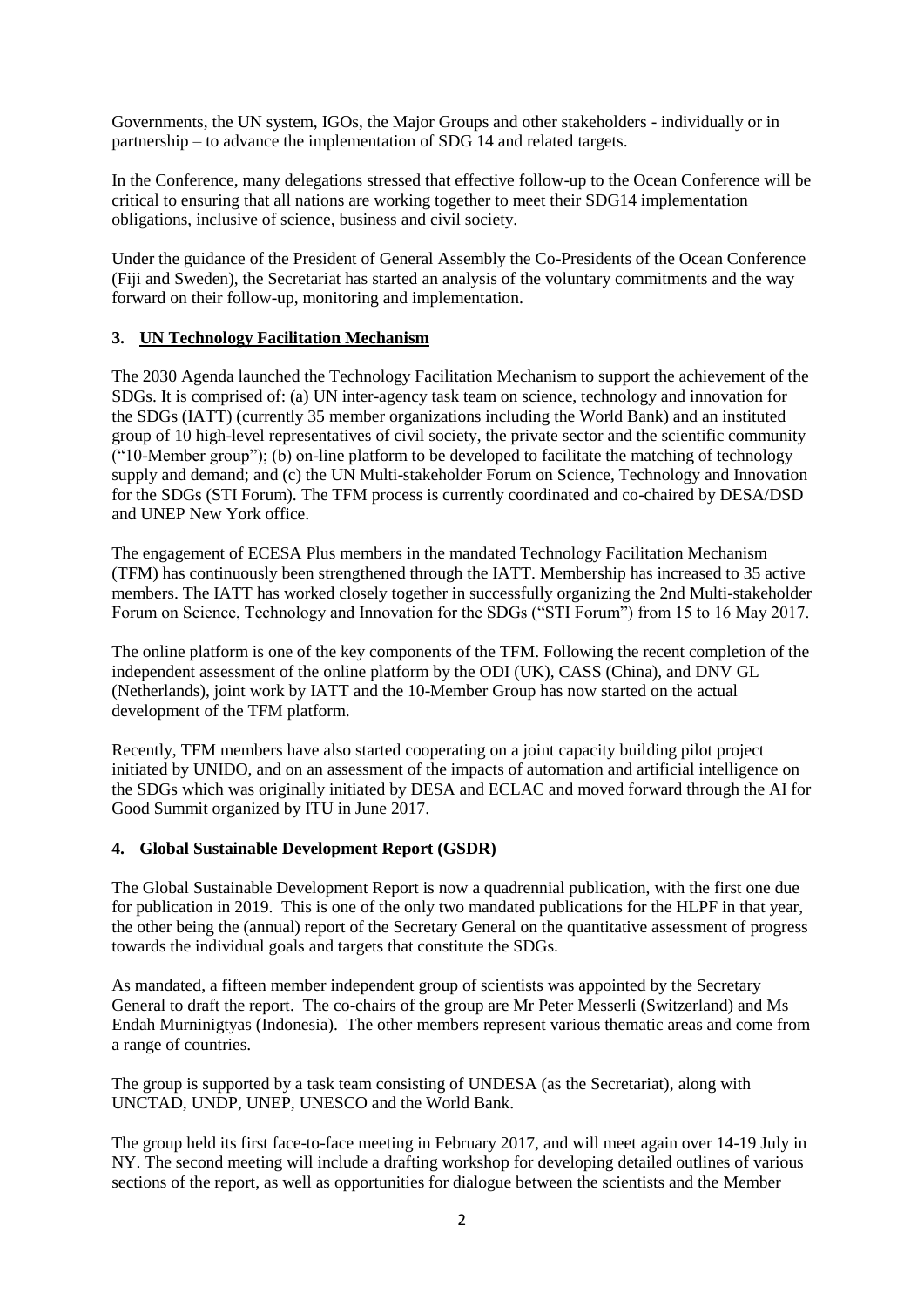States. The meeting will also identify priority outreach opportunities for the group to connect to scientists and experts in other fora or meetings.

# **5. Financing for Development**

#### *ECOSOC Forum on Financing for Development follow-up*

The second ECOSOC FfD Forum was held on 22-25 May 2017. The Forum included: a one-day special high-level meeting of ECOSOC with the World Bank, IMF, WTO and UNCTAD; ministerial round tables, which provided a high-level platform for sharing national experiences in mainstreaming the Addis Agenda into national development strategies; a series of thematic expert discussions; updates from other relevant fora; and a stakeholder dialogue.

The 2017 Forum was considered a success both in terms of its outcome and proceedings. The annual report of the Inter-agency Task Force on Financing for Development (IATF) provided the major substantive input to the Forum, and served as a basis for the intergovernmentally agreed conclusions and recommendations. The 26- paragraph outcome document, which was agreed in a timely manner, reaffirms key elements of the Addis Agenda and contains commitments on policies and actions. It also mandated the IATF to carry out substantive work in eight focus areas, and to include findings of this work in its 2018 report. The Forum's intergovernmentally agreed conclusions and recommendations serve as an important input to the High-level Political Forum on Sustainable Development (HLPF).

The FfD Forum is establishing itself as an inclusive platform for discussion on a broad range of issues in Financing for Development. Participants at the 2017 Forum looked forward to future meetings, and called for utilizing the Forum as a platform for sustained dialogue on concrete national experiences in implementing the Addis Agenda.

### *Report of the Inter-agency Task Force on FfD*

The Inter-agency Task Force on Financing for Development (IATF) published its first substantive report in April 2017, in advance of the second ECOSOC Forum on Financing for Development follow-up. The report was well received by all stakeholders, in particular by Member States. It identified progress in all seven action areas of the Addis Agenda. However, a difficult global environment has impeded individual and collective efforts, and many implementation gaps remain. Both economic factors – such as low commodity prices and low trade growth, and volatile capital flows – and political and environmental factors – including large-scale humanitarian crises– impacted national implementation efforts.

In response, the Task Force proposed a combination of national and international actions to change the trajectory of the global economy and support countries in achieving the SDGs, including trough long-term and quality investments in sustainable development. Recognizing that growth alone will not suffice, the report also put forward a number of options to directly ameliorate living conditions of the poor and vulnerable, including by addressing financing challenges related to social protection floors.

In assessing progress in the action areas, the Task Force found that many countries have started to bring their implementation efforts together into coherent financing frameworks. Noting that national efforts alone will not suffice, it also called on the international community to meet its commitments on multilateral cooperation and support, including on ODA.

The IATF was convened by the Secretary-General in December 2015, as mandated by the Addis Agenda. It comprises over 50 UN agencies, programmes and offices, the regional commissions and other relevant international institutions such as the OECD and the FSB.

#### *Platform for Collaboration on Tax*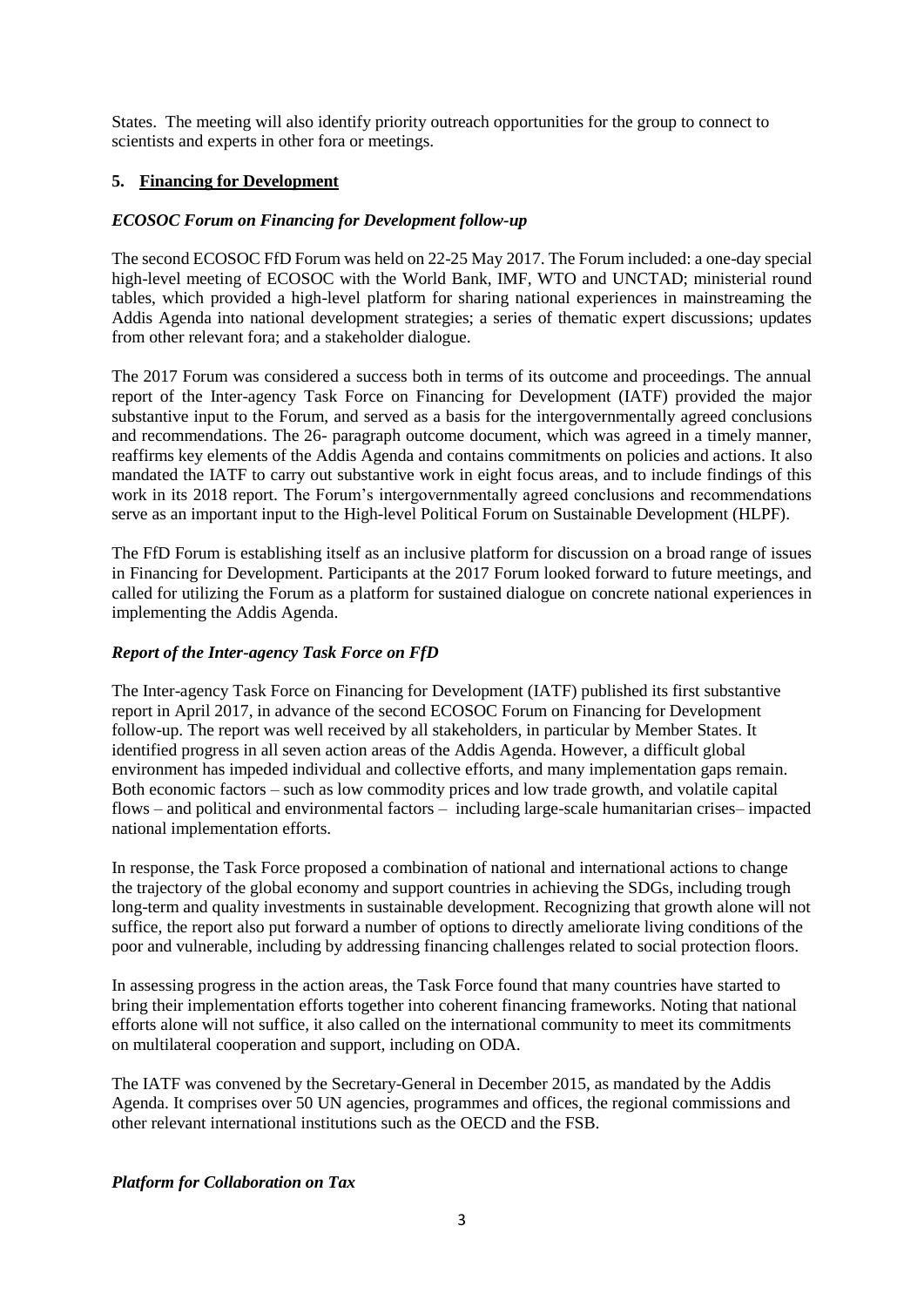The IMF, OECD, UN and World Bank established the Platform for Collaboration on Tax in April 2016. The Platform aims to better support governments by providing a structured and transparent framework for (i) producing concrete joint outputs and deliverables under an agreed work plan; (ii) strengthening dynamic interactions between standard setting, capacity building and technical assistance; and (iii) sharing information on activities more systematically.

At the request of the G20, the Platform prepared, in 2016, a joint report on "Enhancing the Effectiveness of External Support in Building Tax Capacity in Developing Countries" and an update on its activities in 2017. The Platform is currently working on a series of toolkits to address selected tax issues of particular relevance to developing countries.

The Platform is also working on organizing its first global conference, to be held at UNHQ in New York on 14-16 February 2018, under the theme "Taxation and the SDGs". Discussions will be structured around five thematic areas: 1) domestic resource mobilization and the State; 2) the role of taxation in supporting sustainable economic growth, investment and trade; 3) tax and the social dimension: addressing poverty, inequality and health; 4) tax capacity development; and 5) international tax cooperation.

# **6. Statistics**

# *IAEG follow up*

The Statistical Commission of ECOSOC, at its 48th session in March 2017, adopted the global SDG indicator framework for the follow-up and review of progress towards achieving the SDGs. The global indicator framework was developed by the Inter-Agency and Expert Group on SDG indicators (IAEG-SDGs) through an open and transparent process involving all stakeholders. The group, established by the Statistical Commission in 2015 with the task of developing the indicator framework and addressing related methodological issues, is composed of 27 members.

The Economic and Social Council, on 7 June 2017, adopted the Statistical Commission's resolution on data and statistics for the 2030 Agenda, which contains the global indicator framework. The resolution will be forwarded to the General Assembly for adoption in early July.

The agreed global indicator framework contains 232 indicators, addressing each and every one of the Goals and targets of the 2030 Agenda for Sustainable Development. The Commission also recognized that the development of a robust and high-quality indicator framework is a technical process that will need to continue over time and emphasized that the global indicators are intended for global follow-up and review and are not necessarily applicable in all national contexts.

# *SDG Progress Report*

The 2017 annual report of the Secretary-General: Progress towards the Sustainable Development Goals (E/2017/66) was made available on 8 June 2017 as an input into the deliberations of Member States for the HLPF (as mandated by 2030 Agenda, para 83). The report is prepared by the Secretary-General in cooperation with the United Nations system and is based on the global indicator framework developed by the Inter-Agency and Expert Group on Sustainable Development Goal Indicators.

*The Sustainable Development Goals Report 2017* will be launched by the Secretary-General on 17 July 2017 during the Ministerial Segment of the HLPF. The report presents data and analysis on SDGs for a wider audience with charts, infographics and analysis on selected indicators for which data are already available.

The two progress reports on the Sustainable Development Goals provide an overview of progress made towards the 17 Goals in the second year of implementation of the 2030 Agenda highlighting the most